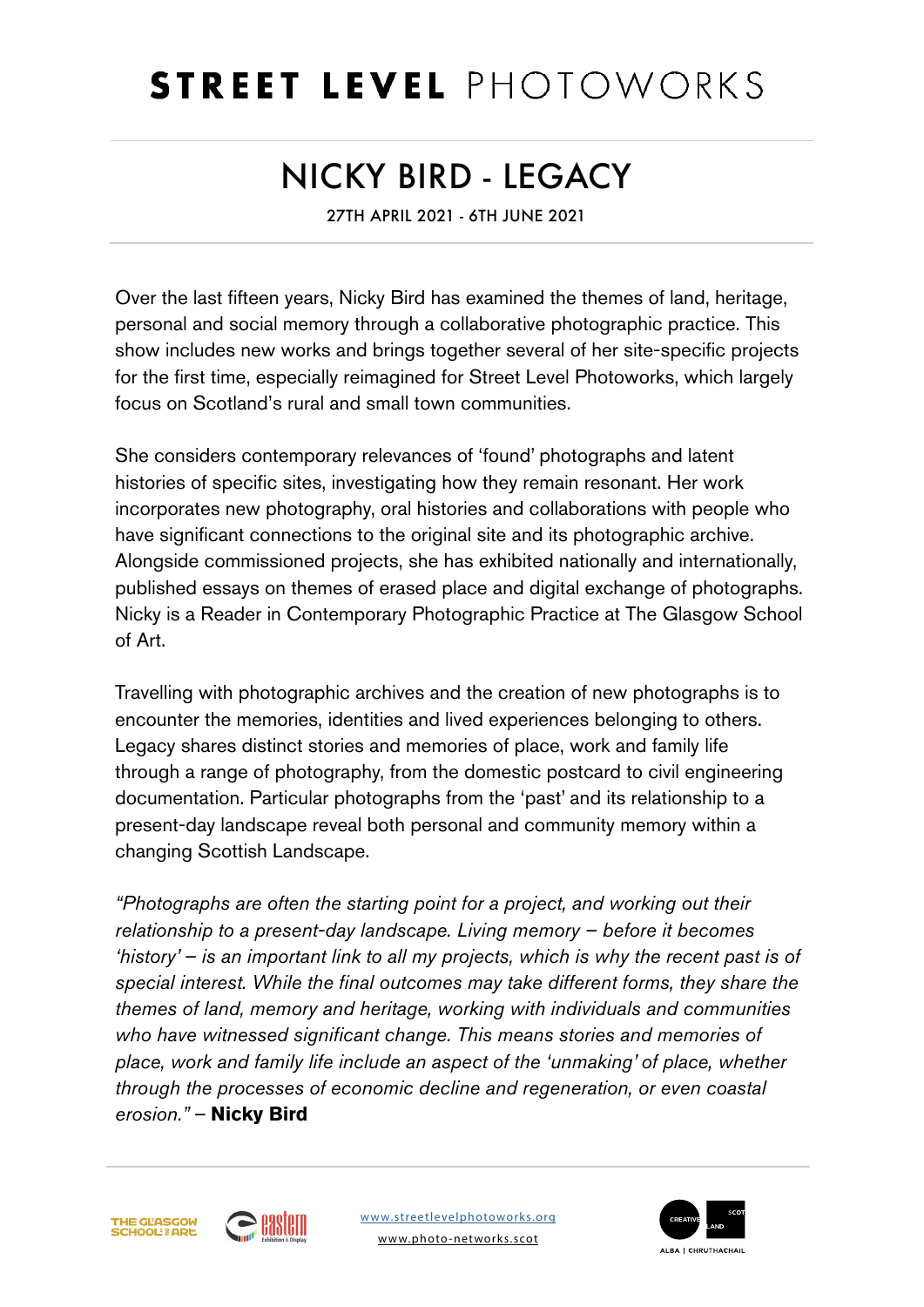Nicky Bird considers contemporary relevances of 'found' photographs and latent histories of specific sites, investigating how they remain resonant. Her work incorporates new photography, oral histories and collaborations with people who have significant connections to the original site and its photographic archive. Alongside commissioned projects, she has exhibited nationally and internationally, published essays on themes of erased place and digital exchange of photographs. Nicky is also a Reader in Contemporary Photographic Practice at The Glasgow School of Art.

Examples of her commissioned residencies, events and projects include: The Decorators in Land Mark, Art Walk Projects, Edinburgh (2019-2020); Ghosting the Castle, Timespan, Helmsdale (2017); Travelling the Archive, Atlas Arts, Isle of Skye (2015-2016); Making Space: Towards a Public Artwork, Glasgow Women's Library, Glasgow (2009-2010), and Beneath the Surface/Hidden Place, (2007-2010), Stills, Edinburgh. Group Exhibitions include Media Archaeology: Excavations, NEoN Digital Arts Festival, Dundee (2017); Alt-w, Edinburgh Arts Festival (2016); Tall Tales: women artists' playful exploration of the human experience, a UK Touring Show (2016); Family Ties; Reframing Memory, The Peltz Gallery, London (July 2014); Seduced by Art: Photography Past and Present, National Gallery, London & CaixaForum Barcelona, Madrid (2012-13); 21 Revolutions, CCA, Glasgow & The Royal Scottish Academy, Edinburgh (2012- 13), and her solo show Beneath the Surface/Hidden Place, Stills, Edinburgh (2008) and The Dick Institute, Kilmarnock (2009).

Her published works include: 'Ghosting the Castle: the case of (re)landscaping in a Northern place,': Proximity and Distance in Northern Landscape Photography edited by Chris Goldie and Darcy White (Transcript Verlag, Bielefeld, 2020); 'Wanted – New Custodians for Family Photographs: Vernacular Photographs on eBay and the Album as Artwork' in Picturing the Family: Media, Narrative, Memory (Bloomsbury, London, 2018); 'Whither the Roots? Photographing the erased home,' in Home/Land: Women, Citizenship, Photographies (Liverpool University Press, 2016); 'From Car Showroom to Casino: A Slice of Midlothian History' in True North: From Documentation to Rewriting History (Timespan, Helmsdale Heritage and Arts Society, 2016); 'Looking a Gift Horse in the Mouth: Generosity and the Digital Exchange of Family Photographs' in The Photograph and The Album: Histories, Practices, Futures (MuseumsEtc, 2013), and Beneath the Surface/Hidden Place (Stills, Edinburgh, 2010).

## **BIOGRAPHY**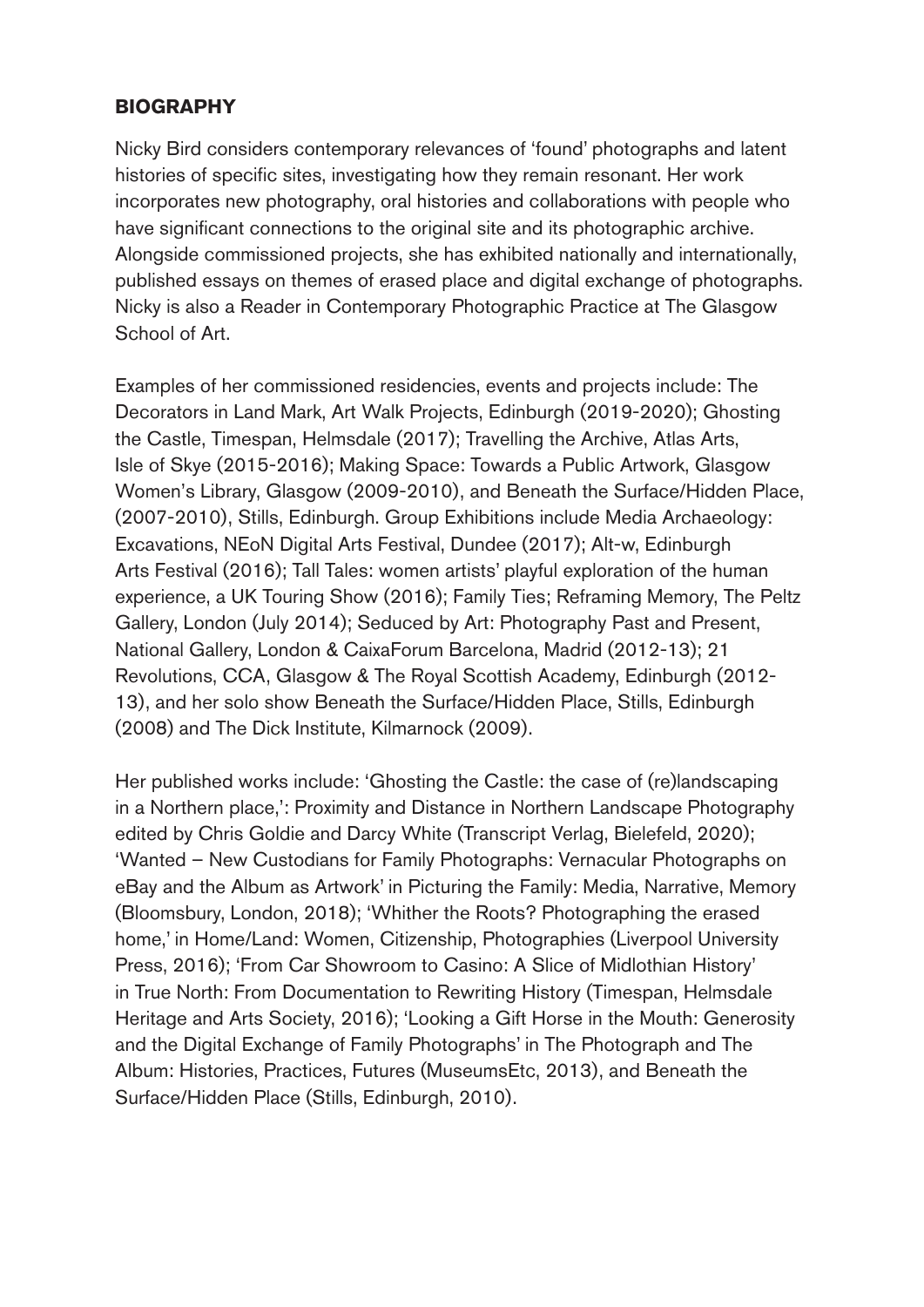#### **Beneath the Surface / Hidden Place (2007-2010)**

A photographic project investigating the physical and emotional effects of economic change and regeneration in Scotland.

Collaborators: Karen Hamilton, Martin Peter, Mark Scott & Lesley Weir (Ardler, Dundee), Drew Johnstone & Mary Kennedy (Doon Valley, East Ayrshire), Jan McTaggart & George McTaggart (Foxbar, Paisley)

Commissioned by Stills, Edinburgh

Supported by: Scottish Arts Council, The National Lottery through the Scottish Arts Council, The Kraszna-Krausz Foundation (for publication), City of Edinburgh Council & East Lothian Council

Thanks to:

Alistair MacLeod & the Ardler Village Trust, Ardler Mike Greenlaw, Craigmillar Arts Centre, Edinburgh Dr Mike Cressey & Dr Melanie Johnson of CFA Archaeology LTD Elaine Mackie, Doon Valley Museum, East Ayrshire Council Kate Maynard, Principal Museums Officer, East Lothian Council Biddy Simpson, Heritage Officer/Council Archaeologist, East Lothian Council Cheryl Connell, Kirsten Lloyd, Deirdre MacKenna & Evan Thomas of Stills, Edinburgh

#### **Heritage Site (2014-2016 / 2020)**

A lens-based art and archaeology project working with the story of a house buried in five industrial spoil heaps, known as the Five Sisters

Collaborators: Isabella Mason Kirk & her family The Calder History Group: Davie Rennie, Alan Tuffs & Shelagh Steele Dr Stuart Jeffrey, Mike Marriott & Clare Graham of the School of Simulation and Visualisation, The Glasgow School of Art Clara Ursitti, Artist

Commissioned and supported by New Media Scotland's Alt-w fund with investment from Creative Scotland

Thanks to: Mark Daniels, Executive Director, New Media Scotland Kevin Thornton, Prop Maker, Ross Finnie, Photographer, The Glasgow School of Art

#### **Travelling the Archive (2015-2016 / 2020)**

A site-specific project that brought together the past and present through returning a slide collection back to its original location.

Collaborators: Kyleakin Local History Society: Caroline Clouston & Margaret Macrae Anne MacDonald, Archivist, Skye and Lochalsh Archive Centre

Participants:

Kyleakin Local History Society: John Robertson, Stuart Taylor, Anna Belle Robertson, Hector Grant, Calum MacAskill, Hugh Davies, Roddy Morrison, Angus MacLennan

### **ACKNOWLEDGMENTS AND THANKS**